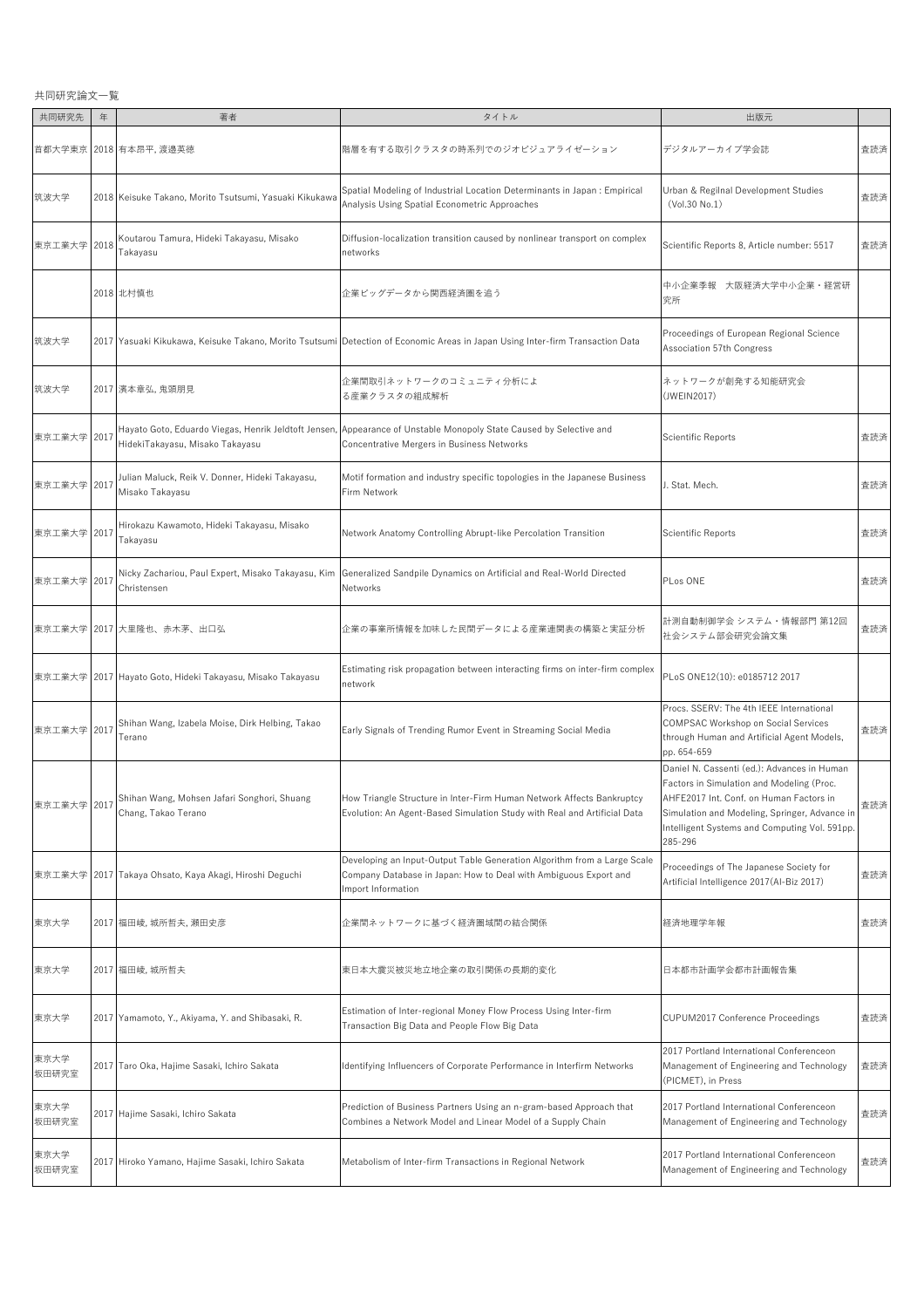| 東京大学<br>坂田研究室  |      | 2017 小林真輝人,浅谷公威,佐々木一,森純一郎,坂田一郎                                                 | 取引ネットワーク情報を用いた企業の成長分析と企業間の関係抽出                                                                                                   | 第31回人工知能学会全国大会論文集                                                                                                      |     |
|----------------|------|--------------------------------------------------------------------------------|----------------------------------------------------------------------------------------------------------------------------------|------------------------------------------------------------------------------------------------------------------------|-----|
| 東京大学<br>坂田研究室  |      | 2017 山野泰子,坂田一郎                                                                 | 東北地方の取引ネットワークに基づく企業の新陳代謝解析                                                                                                       | 第14回 ネットワーク生態学シンポジウム論文集                                                                                                |     |
| 京都大学<br>東京大学   | 2016 | 宮川愛由・西広樹・小池淳司・福田崚・佐藤啓輔・藤<br>井聡                                                 | 消費者の買い物行動時の選択店舗の相違が地域経済に及ぼす影響に関する研究                                                                                              | 土木学会論文集 D3                                                                                                             | 査読済 |
| 首都大学東京         |      | 2016 有本昂平, 渡邉英徳                                                                | デジタルアースを用いた階層を有する自動車産業における取引構造のビジュア<br>ライゼーション                                                                                   | 映像情報メディア学会誌                                                                                                            | 査読済 |
| 筑波大学           |      | 2016   Yasuaki Kikukawa, Keisuke Takano, Morito Tsutsum                        | Application of inter-firm transaction micro data to measuring industrial<br>agglomeration                                        | Proceedings of European Regional Science<br>Association 56th Congress                                                  |     |
| 筑波大学           |      |                                                                                | 2016 Yasuaki Kikukawa, Keisuke Takano, Morito Tsutsumi Evaluating industrial agglomeration via inter-firm micro transaction data | Proceedings of Asian Seminar in Regional<br>Science                                                                    |     |
| 東京工業大学         |      | 2016 Taisei Mukai, Takao Terano                                                | Modeling decentralized inter-organizational business structures through<br>agent-based simulation                                | Proc. World Automation Congress                                                                                        | 査読済 |
| 東京工業大学         |      | 2016 Takaya Ohsato, Kaya Akagi, Hiroshi Deguchi                                | Input-Output Table constructed with private business establishment on<br>company information data.                               | Proceedings of The Japanese Society for<br>Artificial Intelligence 2016(Al-Biz 2016)                                   | 査読済 |
|                |      | 東京工業大学  2016  大里隆也、赤木茅、出口弘                                                     | 民間データより構築された産業連関表の政府産業連関表との比較評価及び改善<br>法の提案                                                                                      | 計測自動制御学会 システム・情報部門 第10回<br>社会システム部会研究会論文集                                                                              | 査読済 |
|                |      | 東京工業大学  2016 赤木茅、大里隆也、出口弘                                                      | 民間データを利用した産業連関表の網羅性の改善と地域における産業変化の実<br>証分析                                                                                       | 計測自動制御学会 システム・情報部門 第10回<br>社会システム部会研究会論文集                                                                              | 査読済 |
| 東京工業大学         |      | 2016 Takaya Ohsato, Kaya Akagi, Hiroshi Deguchi                                | Survey for Changes and Causes of Local Economies Using Input-Output<br>Table Constructed with Private Company Data               | Proceedings of International Conference on<br>Economic Theory and Policy                                               |     |
| 東京大学           |      | 2016  福田崚,佐藤遼,瀬田史彦                                                             | 取引ネットワークに依拠した広域的企業移転の解明                                                                                                          | 経済地理学年報                                                                                                                | 査読済 |
| 東京大学           |      | 2016 福田崚, 城所哲夫, 瀬田史彦, 佐藤遼                                                      | 分散志向の企業移転を成立させる要因                                                                                                                | 日本都市計画学会都市計画論文集                                                                                                        | 査読済 |
| 東京大学           |      | 2016 秋山祐樹・柴崎亮介                                                                 | 「企業間取引ビッグデータを活用した企業の『コネクターハブ性』推定の試<br>み」                                                                                         | 第25回地理情報システム学会講演論文集                                                                                                    |     |
| 東京大学           |      | 2016 山本洋平・秋山祐樹・藤原直哉・柴崎亮介                                                       | 「大規模企業間取引データを用いた企業間取引の質的評価」                                                                                                      | 第25回地理情報システム学会講演論文集                                                                                                    |     |
| 復建調査設計<br>株式会社 |      | 2016 佐藤 啓輔, 菊川 康彬, 小池 淳司                                                       | 交易・物資流動に関する既往統計と企業間取引データの特性比較                                                                                                    | 土木学会論文集D3(土木計画学)                                                                                                       | 査読済 |
| 筑波大学           |      | 2015 菊川康彬, 堤盛人                                                                 | 企業間取引データを用いた事業所間における取引関係の推定とその活用方策                                                                                               | 第51回土木計画学研究発表会·講演集                                                                                                     |     |
| 筑波大学           |      | 2015 菊川康彬, 堤盛人                                                                 | 事業所単位での取引関係の推定および取引距離からみた産業の集積                                                                                                   | 2015年度応用地域学会研究発表大会                                                                                                     |     |
| 東京工業大学         |      |                                                                                | 2015 Hayato Goto, Hideki Takayasu, and Misako Takayasu Empirical Analysis of Firm-Dynamics on Japanese Interfirm trade Network   | Proceedings of the International Conference<br>on Social Modeling and Simulation, plus<br>Econophysics Colluquium 2014 | 査読済 |
| 東京工業大学         | 2015 | Hirokazu Kawamoto, Hideki Takayasu, Misako<br>Takayasu                         | Analysis of Network Robustness for a Japanese Business Relation Network<br>by Percolation Simulation                             | Proceedings of the International Conference<br>on Social Modeling and Simulation, plus<br>Econophysics Colluquium 2014 | 査読済 |
| 東京工業大学 2015    |      | Koutarou Tamura, Hideki Takayasu, Misako<br>Takayasu                           | Extraction of conjugate main-stream structures from a complex network flow Physical Review E                                     |                                                                                                                        | 査読済 |
| 東京工業大学         | 2015 | Hirokazu Kawamoto, Hideki Takayasu, Henrik<br>Jeldtoft Jensen, Misako Takayasu | Precise Calculation of a Bond Percolation Transition and Survival Rates of<br>Nodes in a Complex Network                         | PLos ONE                                                                                                               | 査読済 |
|                |      | 東京工業大学 2015 後藤隼人,高安美佐子                                                         | 企業間取引ネットワークとそのシミュレーション -ネットワークの成長過<br>程、輸送問題、および頑強性評価-                                                                           | オペレーションズ・リサーチ                                                                                                          | 査読済 |